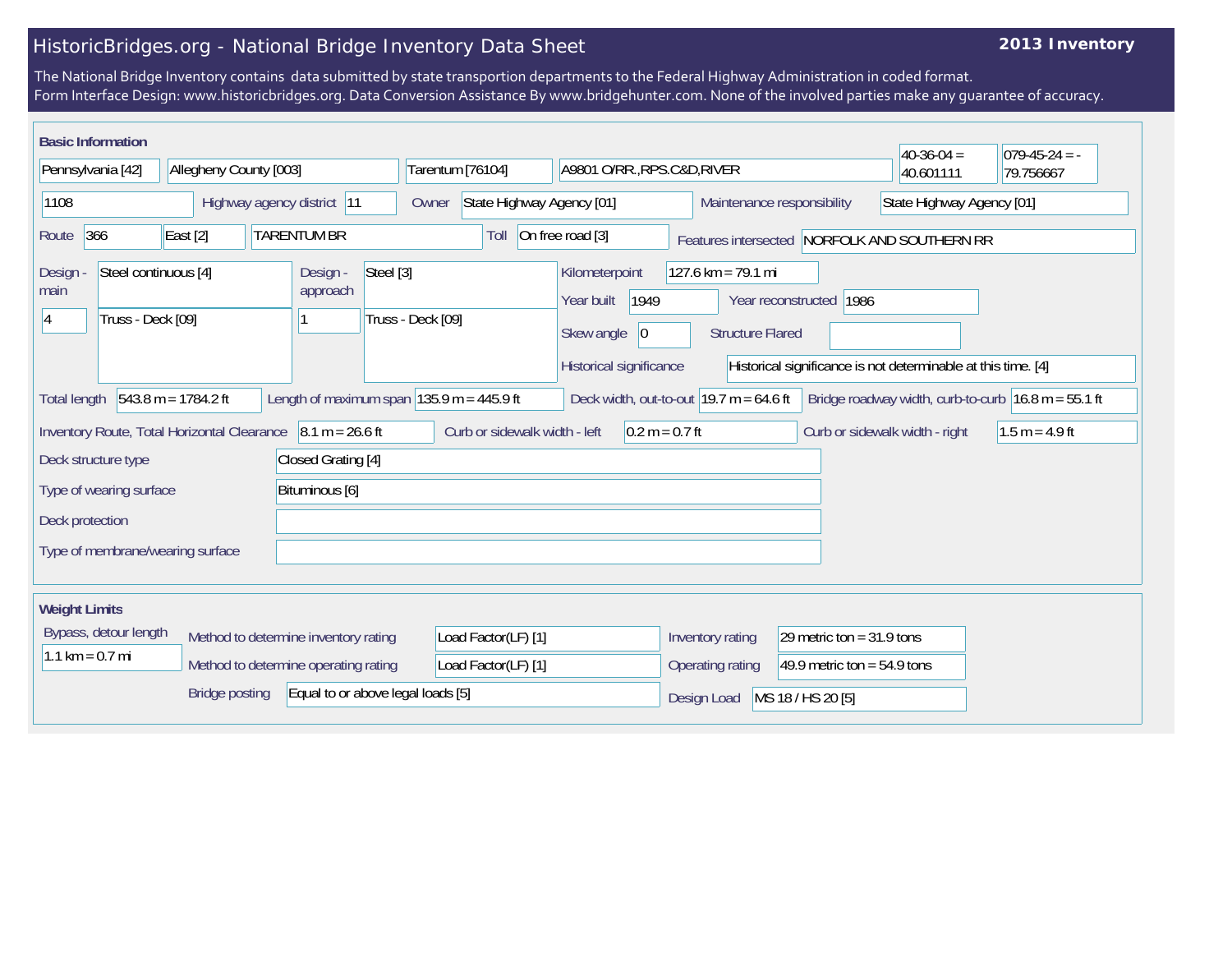| <b>Functional Details</b>                                                                                                                                                     |                                                       |                              |                                                       |                    |  |  |  |
|-------------------------------------------------------------------------------------------------------------------------------------------------------------------------------|-------------------------------------------------------|------------------------------|-------------------------------------------------------|--------------------|--|--|--|
| Average daily truck traffi 7<br>Average Daily Traffic<br>10424                                                                                                                | Year 2013<br>%                                        | Future average daily traffic | 12752<br>2032<br>Year                                 |                    |  |  |  |
| Other Principal Arterial (Urban) [14]<br>Road classification                                                                                                                  | Lanes on structure 4                                  |                              | Approach roadway width                                | $22.9 m = 75.1 ft$ |  |  |  |
| Type of service on bridge Highway-pedestrian [5]<br>Bridge median<br>Closed median with non-mountable bar<br>Direction of traffic 2 - way traffic [2]                         |                                                       |                              |                                                       |                    |  |  |  |
| Parallel structure designation<br>No parallel structure exists. [N]                                                                                                           |                                                       |                              |                                                       |                    |  |  |  |
| Highway-waterway-railroad [ Lanes under structure<br>Navigation control on waterway (bridge permit required). [1]<br>Type of service under bridge<br>Navigation control<br> 4 |                                                       |                              |                                                       |                    |  |  |  |
| Navigation horizontal clearance $428 m = 1404.3 ft$<br>$42 m = 137.8 ft$<br>Navigation vertical clearanc                                                                      |                                                       |                              |                                                       |                    |  |  |  |
| Minimum vertical clearance over bridge roadway<br>Minimum navigation vertical clearance, vertical lift bridge<br>$\sqrt{9}$ m = 29.5 ft                                       |                                                       |                              |                                                       |                    |  |  |  |
| Minimum lateral underclearance reference feature Highway beneath structure [H]                                                                                                |                                                       |                              |                                                       |                    |  |  |  |
| Minimum lateral underclearance on left $0 = N/A$<br>Minimum lateral underclearance on right $30 m = 98.4 ft$                                                                  |                                                       |                              |                                                       |                    |  |  |  |
| Minimum vertical underclearance reference feature Highway beneath structure [H]<br>Minimum Vertical Underclearance $\vert$ 8 m = 26.2 ft                                      |                                                       |                              |                                                       |                    |  |  |  |
| Appraisal ratings - underclearances Superior to present desirable criteria [9]                                                                                                |                                                       |                              |                                                       |                    |  |  |  |
|                                                                                                                                                                               |                                                       |                              |                                                       |                    |  |  |  |
| <b>Repair and Replacement Plans</b>                                                                                                                                           |                                                       |                              |                                                       |                    |  |  |  |
| Type of work to be performed                                                                                                                                                  | Work to be done by owner's forces [2]<br>Work done by |                              |                                                       |                    |  |  |  |
| Bridge rehabilitation because of general structure<br>deterioration or inadequate strength. [35]                                                                              | $ 0\rangle$<br>Bridge improvement cost                | Roadway improvement cost     | 1000                                                  |                    |  |  |  |
|                                                                                                                                                                               | Length of structure improvement                       | 544 m = $1784.9$ ft          | Total project cost<br>5000                            |                    |  |  |  |
|                                                                                                                                                                               | Year of improvement cost estimate                     |                              |                                                       |                    |  |  |  |
|                                                                                                                                                                               | Border bridge - state                                 |                              | Border bridge - percent responsibility of other state |                    |  |  |  |
|                                                                                                                                                                               | Border bridge - structure number                      |                              |                                                       |                    |  |  |  |